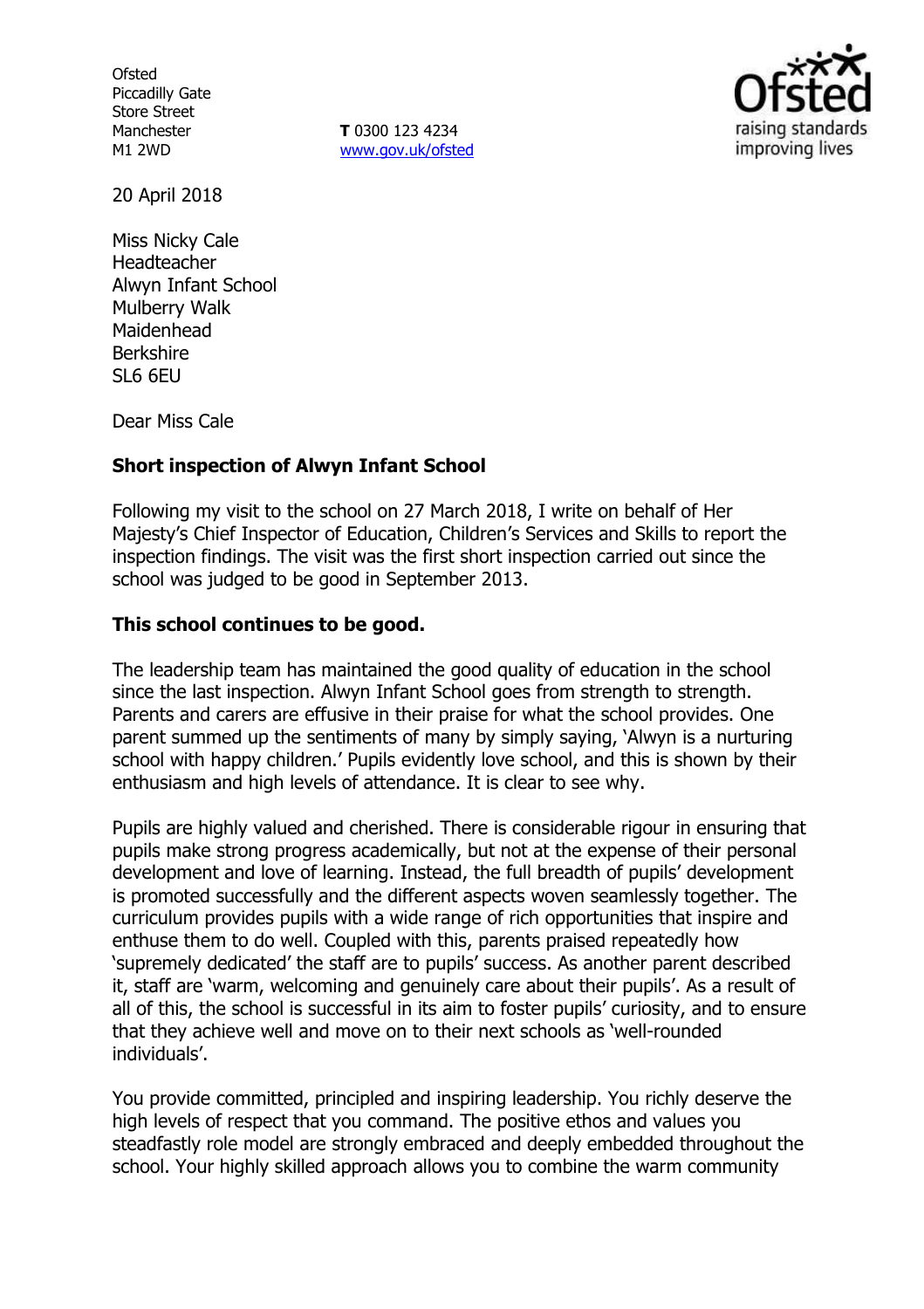

feel that you have carefully created with a sharp and insightful finger on the pulse of the quality of education.

Children get off to a flying start in the busy, purposeful but calm atmosphere in 'Little Alwyn' that houses the early years. Children are increasingly confident, their curiosity is encouraged and positive attitudes to school and learning blossom. By the end of Reception Year, children are very well equipped with the knowledge, skills and understanding they need to be successful in Year 1. Across key stage 1, pupils make particularly strong progress in English, including writing, following your successful drive to raise standards. The most able pupils also do well. In 2017, a considerably greater proportion than the national average achieved greater depth in reading, writing and mathematics at the end of Year 2.

Leaders and staff track closely the progress of each pupil and take prompt action where there are any concerns. Leaders have accurately pinpointed aspects of the school's work that can be still further refined to secure the best possible outcomes for all groups of pupils in all subjects.

Working closely with your effective deputy, and ably supported by other leaders, you ensure that the school continues to move securely in the right direction. The governing body is committed to supporting and challenging you and your leaders to ensure that the school continues to flourish. Following some recent changes in membership, governors are taking sensible steps towards improving the effectiveness of governance. Action to tackle the previous areas for improvement has been effective in sustaining and building further on already effective teaching. Evidence of the collective capacity to secure and sustain further improvement is clear to see.

# **Safeguarding is effective.**

The leadership team has ensured that safeguarding practices and procedures are fit for purpose. Leaders and staff know the children and families that the school serves very well. There is a keen and genuine interest invested in promoting the welfare and well-being of pupils. The community is wholly confident in the school's abilities to keep the pupils in its care safe. Staff are well trained in a wide range of safeguarding matters and know what action to take to share any concerns. Leaders are proactive in working with other professionals and agencies to protect pupils and are insistent in advocating in pupils' best interests. Records of even low-level concerns are of good quality and show clearly the decisions that leaders make about the most suitable courses of action. Well-established and systematic checks ensure the suitability of all adults to work with children.

# **Inspection findings**

■ Children and pupils make strong progress overall in their time at Alwyn Infant School. Year 2 pupils produce some particularly high-quality work across a range of subjects. You have identified mathematics as a current rightful priority for further improvement. With strong subject leadership, the action taken so far this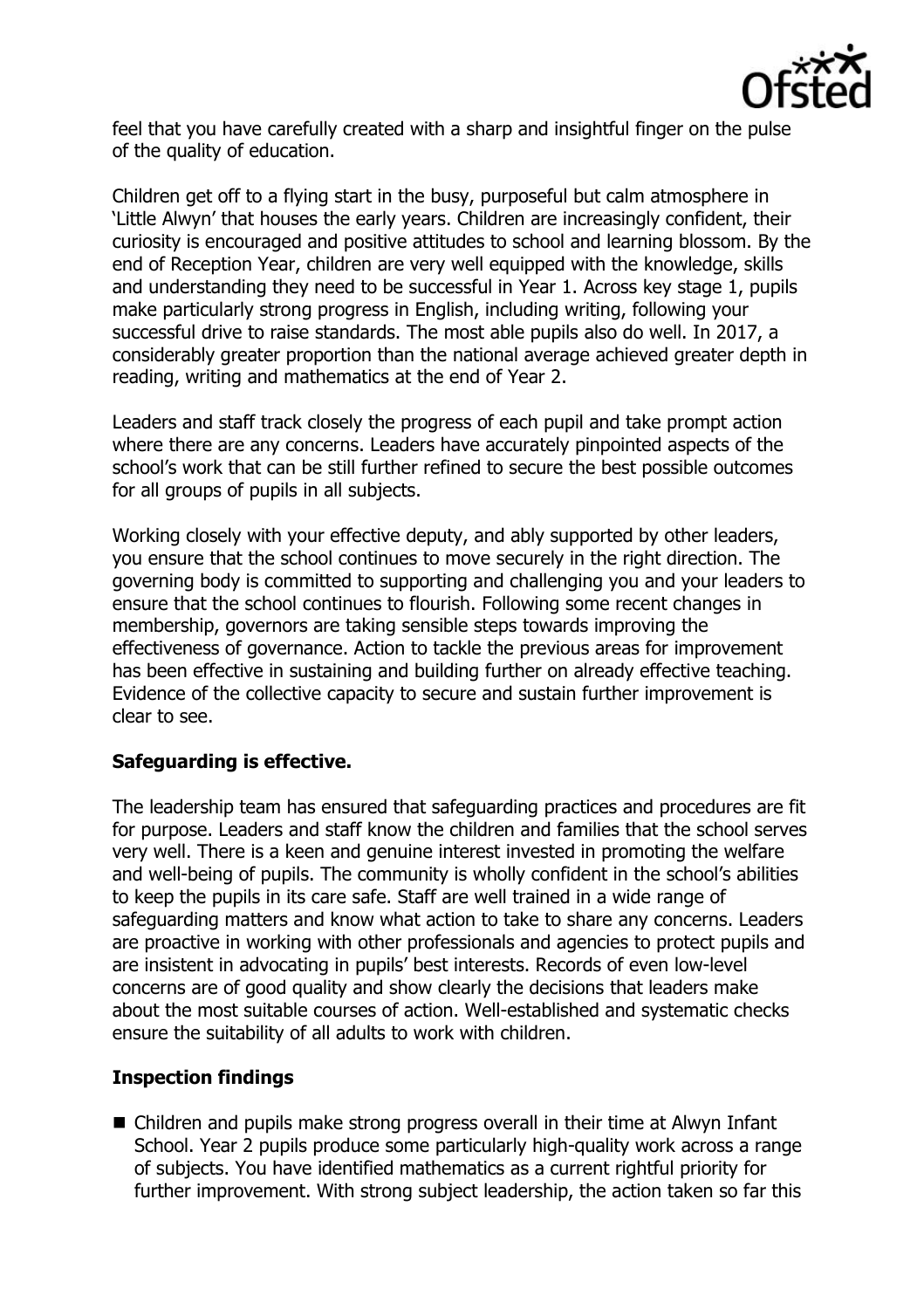

year is already making a difference. The focus on ensuring that pupils really master their mathematical skills, including through using and applying these to different situations, means that current pupils are on track for better outcomes compared with previous years.

- You have secured a sharp and accurate analysis of the progress and attainment of individuals and groups in the school. Leaders and staff keep a particularly watchful eye on potentially more-vulnerable pupils, such as those who have special educational needs (SEN) and/or disabilities, disadvantaged pupils, or those who speak English as an additional language.
- **Potentially more-vulnerable pupils usually make similar progress to that of their** peers, and sometimes better, especially in writing. However, leaders have correctly identified that, while any gaps between their achievement and that of others seldom increase, they do not always reduce as well as they could. Leaders are rightly ambitious that any child already behind age-related expectations when they start school should make up any lost ground. This year, leaders have worked with staff to make tighter use of all available information about pupils' achievement, to target their next steps and accelerate their progress. Leaders are wisely keeping a close check on these evolving systems to ensure that their use makes the difference intended and remains manageable for staff to sustain.
- The previous inspection report asked teachers to ensure that lessons are consistently challenging for all groups of pupils. Leaders have taken rational steps towards ensuring a more joined-up approach to daily teaching and additional support for potentially more-vulnerable pupils. A number of parents particularly emphasised how successful the school is in meeting their children's particular needs. Last year's highly effective focus on writing means that different groups of pupils, including pupils of all capabilities, make especially strong progress in this area. However, leaders correctly identify that pupils are not consistently challenged at the right level in mathematics. They know that establishing consistently high-quality experiences to enable pupils to develop their use and application of mathematical skills is still a work in progress.
- Little Alwyn meets the children's different needs especially well. Staff waste no time in paying close attention to children's existing capabilities when they arrive so that they can start to plan how they can realise their potential. Ambitious for the children, staff quickly identify those already working beyond what is typical for their ages, and are successful in finding ways to ensure that these children also achieve well. In recent years, the proportion of children reaching or exceeding a good level of development by the end of Reception Year has been above national figures. The passionate and knowledgeable leadership of early years has established a relentless drive for continuous improvement and a clear sight about what to tackle next.

# **Next steps for the school**

Leaders and those responsible for governance should ensure that they see through their current drive to: